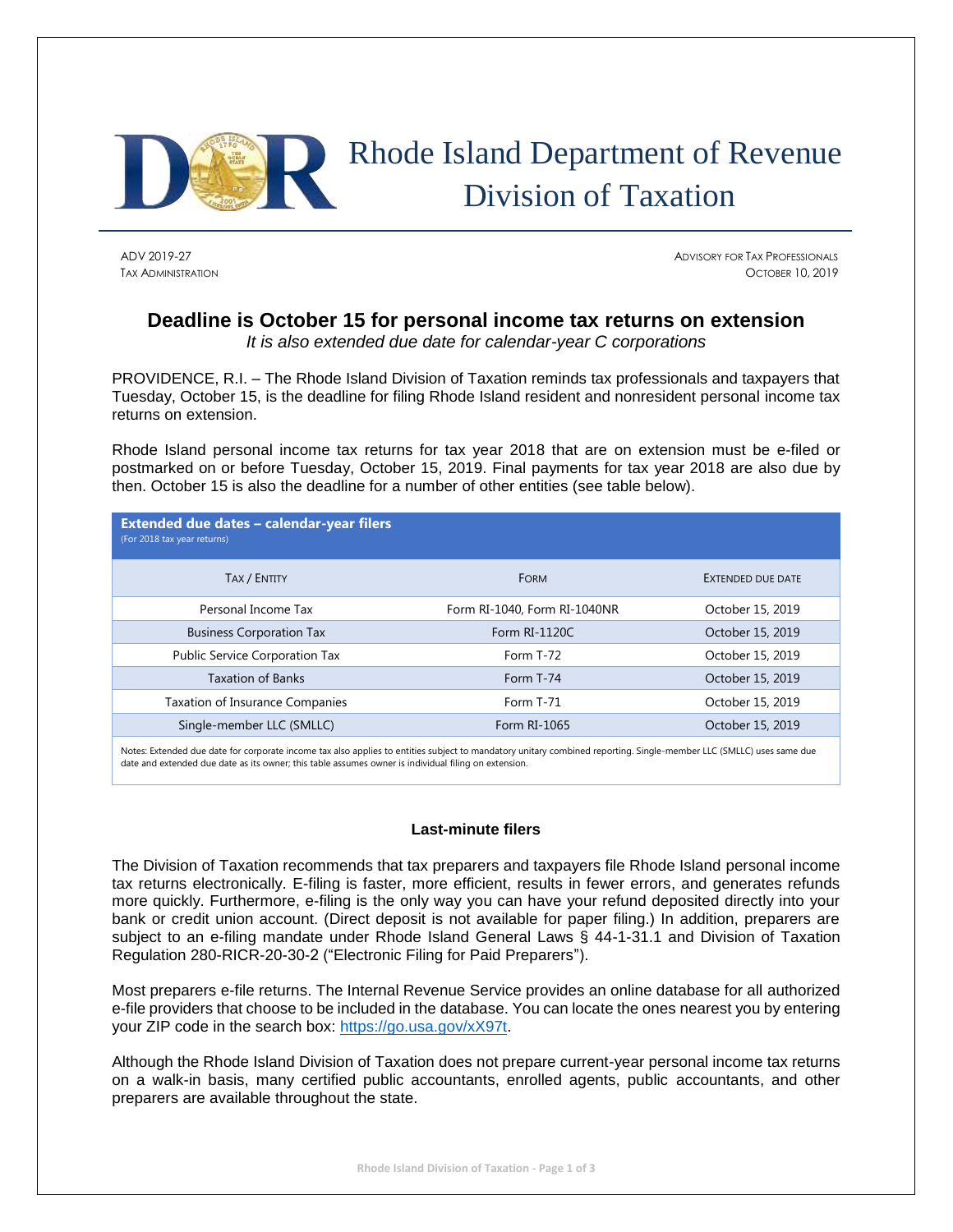For tips on choosing a preparer, use the following link: [https://go.usa.gov/xX9Aq.](https://go.usa.gov/xX9Aq) The IRS also has a searchable list of preparers in your area who currently hold professional credentials recognized by the IRS or who hold an Annual Filing Season Program Record of Completion: [http://irs.treasury.gov/rpo/rpo.jsf.](http://irs.treasury.gov/rpo/rpo.jsf)

If you can't afford a preparer, you may be eligible to use a "Rhode Island Free File" program, which lets you prepare your own federal and Rhode Island returns online, and e-file them, at no charge. The option to prepare and e-file your own federal and

Rhode Island personal income tax returns at no charge through the Rhode Island Free File program is available through the Rhode Island Division of Taxation website. Many, but not all, taxpayers qualify for the free programs. Review terms and

| Home > Federal / State Online Filing |  |
|--------------------------------------|--|
| <b>Free File - Rhode Island</b>      |  |

conditions through the following link: [http://www.tax.ri.gov/misc/efile.php.](http://www.tax.ri.gov/misc/efile.php)

Some volunteer tax-preparation sites operate only during the January-to-April filing season, but others operate year-round. For information to help you find out which volunteer tax-preparation sites operate in your area at this time of year, use the following link: [https://go.usa.gov/xX9AT.](https://go.usa.gov/xX9AT)

Rhode Island tax forms, instructions, and related schedules and other materials are available online at the Division of Taxation website: [http://www.tax.ri.gov/taxforms/personal.php.](http://www.tax.ri.gov/taxforms/personal.php) Tax preparers and taxpayers can pick up forms and instructions, or make payments or ask questions, at the Division of Taxation office at One Capitol Hill, Providence, R.I. The office is typically open to the public from 8:30 a.m. to 3:30 p.m. business days.

#### **Making a payment of personal income tax**

If your Rhode Island personal income tax return shows a balance due, and you e-file or have your return efiled for you, you typically can authorize the Division to withdraw the required amount directly from your bank or credit union account. (Try to schedule the withdrawal, or "direct debit", several business days in advance of the deadline, to avoid delays.)

If you plan to mail a check, be sure that your check is accompanied by a payment voucher. That way, your payment will be properly and promptly credited to your account. If you use tax-preparation software, or your preparer does, you may use the voucher provided by the software program. To use the Division's voucher: [http://www.tax.ri.gov/taxforms/personal.php.](http://www.tax.ri.gov/taxforms/personal.php)

You may also pay your balance due by credit card or debit card. For more information, including details on fees, use the following link: [https://go.usa.gov/xX9AX.](https://go.usa.gov/xX9AX)

Another option to pay a balance due is to use your bank or credit union's online "bill pay" feature (if available), which generates a check that your bank or credit union mails to the Division of Taxation.



However, if you use the "bill pay" feature, please include as much information as possible so that the Division can promptly and properly credit your account. For example, include your Social Security number, and enter other appropriate information, such as the tax year for which you are paying (typically tax year 2018), and the tax type involved (personal income tax).

When using your bank or credit union's "bill pay" feature, be sure to complete the transaction several business days in advance of the deadline, so that the amount can be promptly and properly credited to